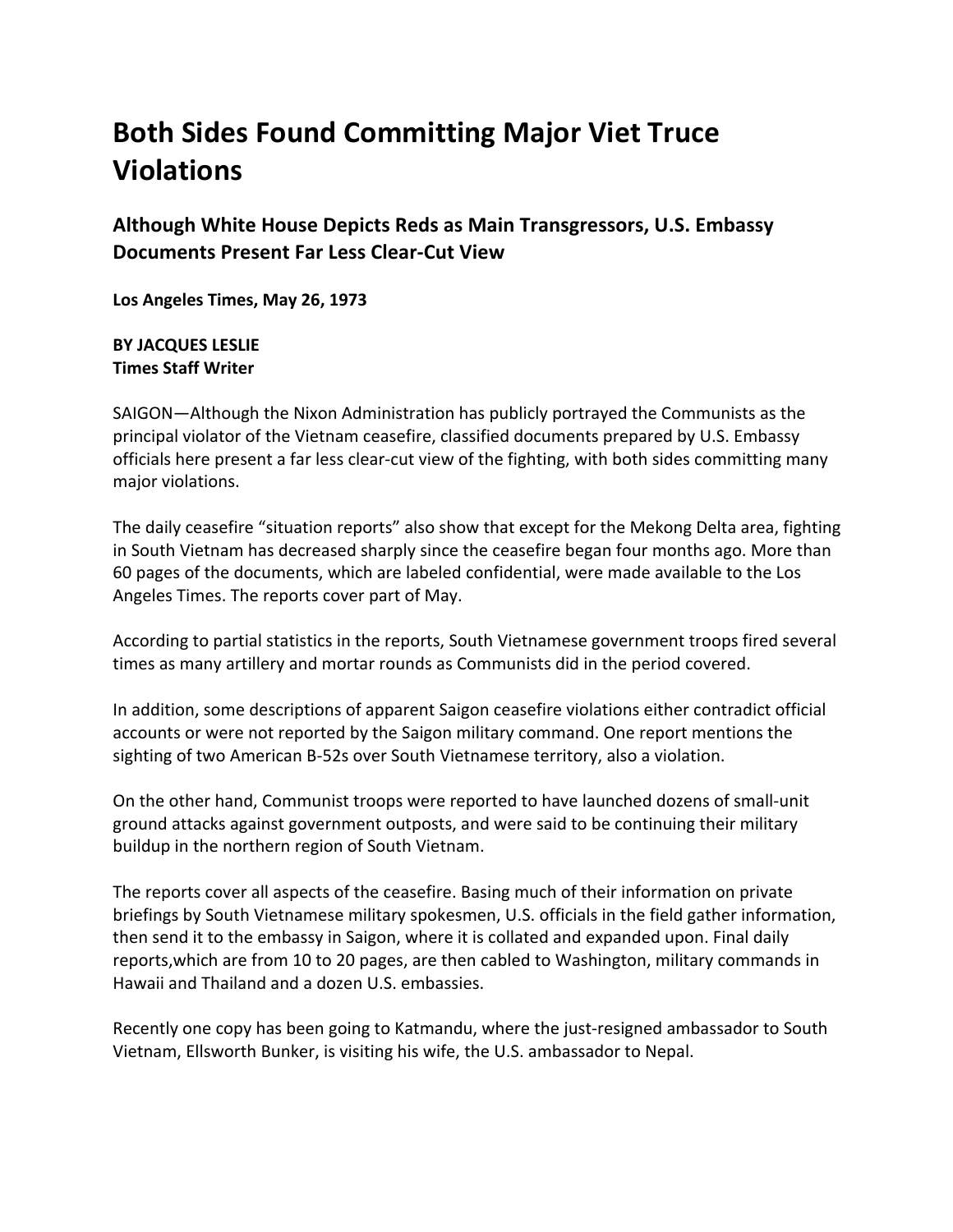Before the ceasefire, South Vietnamese President Nguyen Van Thieu said about Communist ceasefire violations: "If the Communists use a small gun, we will use a big gun."

The reports suggest that the Saigon government has indeed followed this policy. During one four-day period in the northernmost of South Vietnam's four military regions, Communists fired 896 mortar and only 10 artillery rounds. In return, Saigon troops fired 6,074 artillery rounds.

Although the reports did not give comprehensive statistics for shellings in other military regions, other sources have said that since the ceasefire Saigon troops have taken advantage of their superior firepower and have been shelling at a much higher rate than the Communists. For both sides, shelling is a means of harassing an opponent without exposing troops to much danger.

Although combat appears to be dropping off elsewhere, in the Mekong Delta it is still heavy, the documents said. Recently there have been consistently more incidents in the delta military region than in the other three regions combined. For seven days in mid-May, government casualties in the delta were reported at 98 killed, 591 wounded, and 43 missing while 242 Communist troops were killed and five captured. (No statistics are available on Communist troops wounded in action.)

The tone of the reports suggests that in some instances U.S. officials condone the veiling of ceasefire violations by Saigon military spokesmen.

Robert L. Walkinshaw, U.S Consul General in Bien Hoa, reported an incident May 8 in Hau Nghia province in which Communist soldiers were mauled.

Among the weapons captured by Saigon troops was one Chinese telephone, leading Walkinshaw to comment, "The capture of a telephone indicates the incident may have been GVN (South Vietnamese Government)-initiated, as the NVA (North Vietnamese Army) does not customarily taked telephones along on ground attacks. "Perhaps this incident is best described, to use Corps III Commander Lt. Gen. Nguyen Van Minh's words, as an 'encounter.'"

In an incident May 16 in Phu My district, northern Binh Dinh province, U.S. officials reported a company of the 40<sup>th</sup> Regiment, 23<sup>rd</sup> South Vietnamese Division "was on patrol... when contact was made with an unidentified Viet Cong force."

In the ensuing battle, 53 Communist soldiers were reported killed while only two South Vietnamese soldiers were wounded. Saigon troops also captured 104 weapons and "destroyed a V.C. battalion training center and a 105-mm. artillery position."

Later in the day other companies in the 40<sup>th</sup> Regiment killed 29 communist soldiers, while only one South Vietnamese soldier was killed and one wounded, according to the report. Suspicious about the affair because the casualty ratio was so remarkable, the report said, "The U.S. consul general in Nha Trang suggests the  $40<sup>th</sup>$  Regiment may have launched a pre-emptive operation."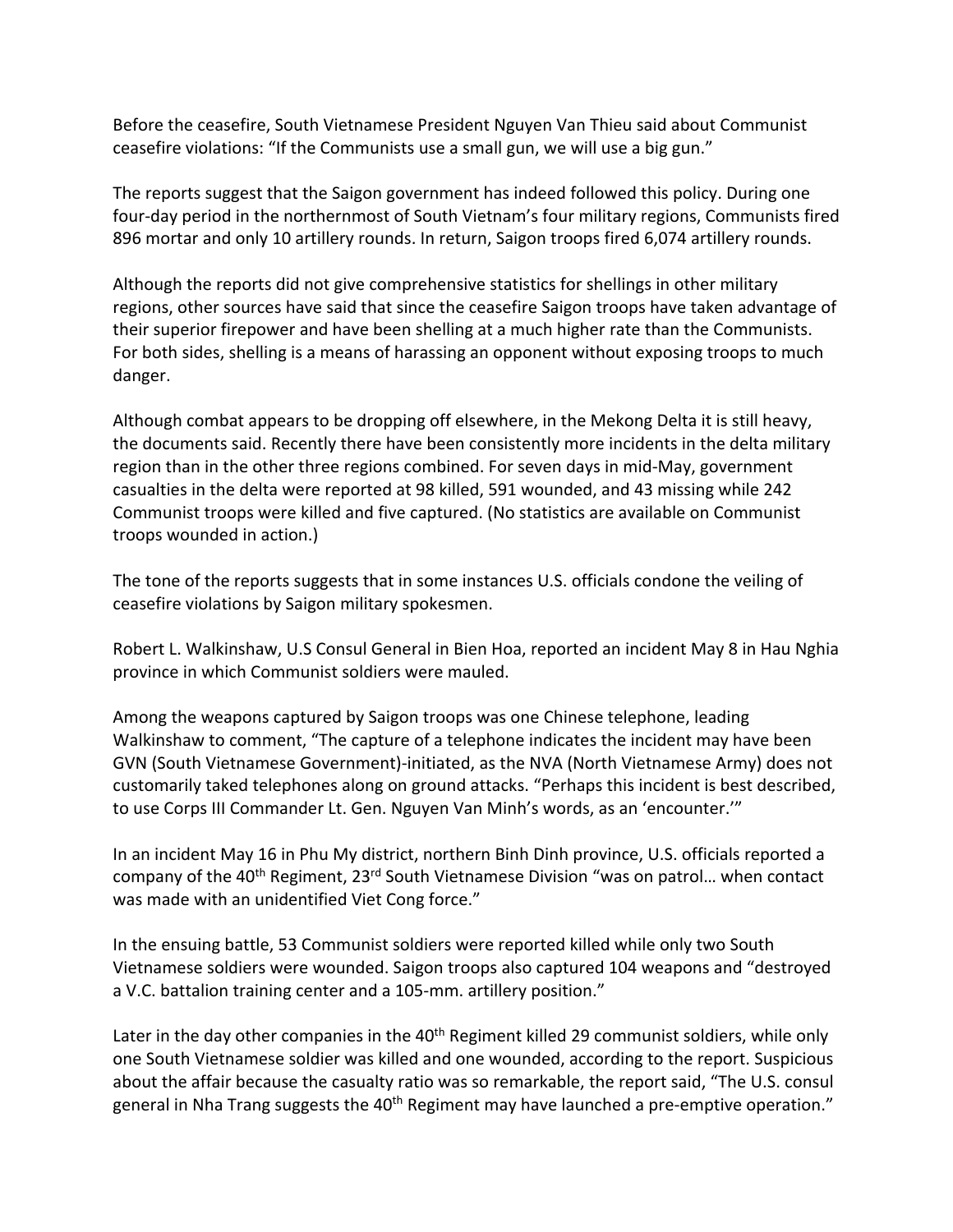That suspicion turned out to be correct, as the next day's situation report explained:

"Regional Tactical Operations Center (TOC) in Nha Trang disclosed today that patrolling company of 40th ARVN (Army of the Republic of Vietnam) Regiment, which killed 53 V.C. on May 16... was actually not on patrol. According to most recent TOC version of incident, 23rd ARVN Division… received firm intelligence on location of V.C. battalion-sized training center in northwestern Phu My district, picked best company in 40<sup>th</sup> Regiment for action, and made detailed plan for raid."

Though planning and carrying out a raid is an obvious ceasefire violation, the version of the incident which ARVN military spokesmen released to the press did not indicate that, and also reported a different division involved.

It said, "This morning at 0430, an element from the 22<sup>nd</sup> Division, while securing its defensive position, detected an enemy transportation unit moving a large number of weapons and munitions in an area 13 kilometers north-northwest of Phu My district town. The infantrymen were engaged by the Communists. Initial reports indicate 49 enemy killed and 104 assorted weapons along with a quantity of munitions were seized. Two infantrymen were wounded in the action."

The reverse of the above incident took place in Chuong Thien province in the Mekong Delta, where the Communists were on the offensive. A report said: "A Communist ambush May 14routed an ARVN infantry company. Twenty-two men… escaped the ambush…. They left behind 21 of their comrades, including three officers."

The sighting of B-52s was made by members of the International Commission of Control and Supervision team at An Loc. The battered provincial capital, which is 60 miles north of Saigon, is surrounded by Communist-controlled territory.

According to a May 18 report, a Col. Morrow, regional chief of the Canadian ICCS delegation, told an American political officer that the ICCS team "observed two B-52 bombers flying from west to east, north of the team's location in An Loc."

Though the B-52s may have been returning from bombing missions on the other side of the nearby Cambodian border, their presence in South Vietnamese airspace is a violation of the ceasefire agreement.

On May  $13<sup>th</sup>$ , five days before the report mentioning the B-52 sighting, the Hanoi newspaper Nhan Dan charged that "many B-52s" were involved in strikes "on both sides of the south Vietnamese-Cambodian border." The ICCS is now investigating similar charges by the Provisional Revolutionary Government (Viet Cong).